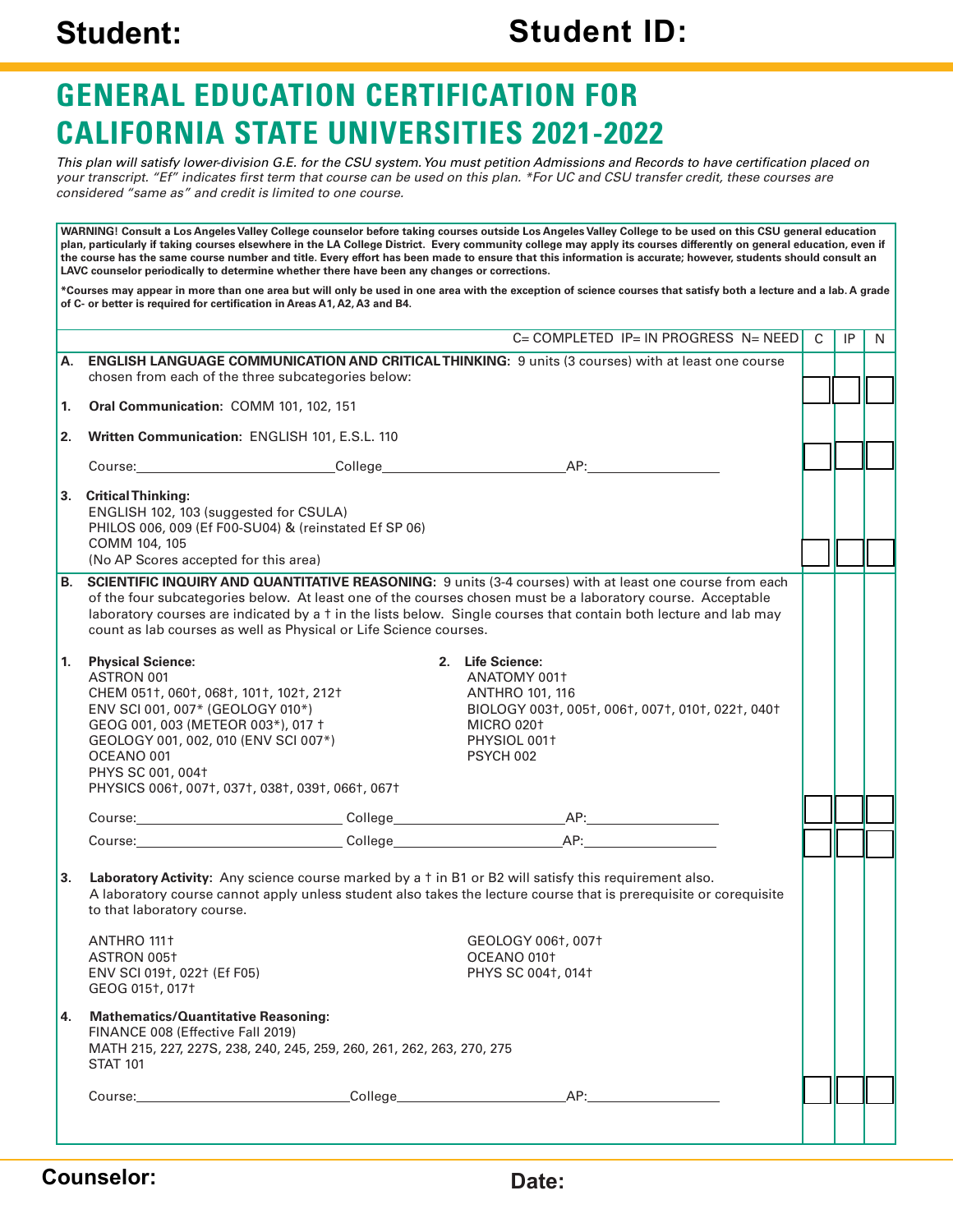# **Student: Student ID:**

# **GENERAL EDUCATION CERTIFICATION FOR CALIFORNIA STATE UNIVERSITIES 2021-2022**

|                                                                                 | C. ARTS AND HUMANITIES: 9 units (3 courses) with at least one from area 1 and one from area 2 below:                                                                                                                                 |                                                                                                             | $\mathsf C$ | IP | N |
|---------------------------------------------------------------------------------|--------------------------------------------------------------------------------------------------------------------------------------------------------------------------------------------------------------------------------------|-------------------------------------------------------------------------------------------------------------|-------------|----|---|
|                                                                                 |                                                                                                                                                                                                                                      |                                                                                                             |             |    |   |
|                                                                                 | 1. Arts: Arts, Dance, Music, Theater                                                                                                                                                                                                 |                                                                                                             |             |    |   |
|                                                                                 | ART 093, 094 101, 102, 103, 105, 109, 111, 115, 116, 125,                                                                                                                                                                            | CINEMA 102, 104 (Ef F99), 105, 106, 107, 113, 114                                                           |             |    |   |
|                                                                                 | 201, 213, 501<br><b>BRDCSTG 026</b>                                                                                                                                                                                                  | DANCEST 801, 802, 805<br>MUSIC 101, 111, 118, 121, 122, 136, 141                                            |             |    |   |
|                                                                                 | CHICANO 054                                                                                                                                                                                                                          | THEATER 100, 110, 112                                                                                       |             |    |   |
|                                                                                 |                                                                                                                                                                                                                                      |                                                                                                             |             |    |   |
| 2.                                                                              | Humanities: Literature, Philosophy, Foreign Language                                                                                                                                                                                 |                                                                                                             |             |    |   |
|                                                                                 | AFRO AM 020                                                                                                                                                                                                                          | HEBREW 001 (JEWISH 011*), 002 (JEWISH 012*), 010                                                            |             |    |   |
|                                                                                 | ANTHRO 121                                                                                                                                                                                                                           | (JEWISH 010*)                                                                                               |             |    |   |
|                                                                                 | CHICANO 037, 042 (SPANISH 012*), 044 (SPANISH                                                                                                                                                                                        | HISTORY 007                                                                                                 |             |    |   |
|                                                                                 | $016*)$<br>CINEMA 103                                                                                                                                                                                                                | HUMAN 001, 002, 003, 030<br>ITALIAN 001, 002, 003, 004, 005                                                 |             |    |   |
|                                                                                 | <b>COMM 130</b>                                                                                                                                                                                                                      | JEWISH 002 (Ef F97), 010 (HEBREW 010*), 011 (HEBREW                                                         |             |    |   |
|                                                                                 | ENGLISH 105 (LING 001*), 203, 204, 205, 206, 207,                                                                                                                                                                                    | 001), 012 (HEBREW 002*), 035 (PHILOS 035*),                                                                 |             |    |   |
|                                                                                 | 208, 252, 253                                                                                                                                                                                                                        | PHILOS 001, 012, 014, 020, 028, 030, 031, 035 (JEWISH                                                       |             |    |   |
|                                                                                 | FRENCH 001 (or 021 or 022), 002, 003, 004, 005, 006,                                                                                                                                                                                 | $035*)$ , 045,                                                                                              |             |    |   |
|                                                                                 | 010, 025<br>GERMAN 001, 002, 003, 004, 005, 006, 010                                                                                                                                                                                 | SPANISH 001, 002, 003, 004, 005 (Ef F00), 006 (Ef F00),                                                     |             |    |   |
|                                                                                 |                                                                                                                                                                                                                                      | 009, 010, 012 (CHICANO 042), 016 (CHICANO 044*), 025 (Ef<br>F00-F09 & reinstated Ef F15), 035, 036, 037     |             |    |   |
|                                                                                 |                                                                                                                                                                                                                                      |                                                                                                             |             |    |   |
|                                                                                 |                                                                                                                                                                                                                                      |                                                                                                             |             |    |   |
|                                                                                 | Course: Course: Course: Course: Course: Course: Course: Course: Course: Course: Course: Course: Course: Course: Course: Course: Course: Course: Course: Course: Course: Course: Course: Course: Course: Course: Course: Course       |                                                                                                             |             |    |   |
|                                                                                 | Course: <u>Course: Course: Course: Course: Course: Course: Course: Course: Course: Course: Course: Course: Course: Course: Course: Course: Course: Course: Course: Course: Course: Course: Course: Course: Course: Course: Cours</u> | College AP:                                                                                                 |             |    |   |
|                                                                                 |                                                                                                                                                                                                                                      |                                                                                                             |             |    |   |
|                                                                                 | D. SOCIAL SCIENCES: 6 units (2 courses)                                                                                                                                                                                              |                                                                                                             |             |    |   |
|                                                                                 |                                                                                                                                                                                                                                      |                                                                                                             |             |    |   |
|                                                                                 |                                                                                                                                                                                                                                      | Requirement for new or returning students who begin at a CCC in fall 2021: Students will need to complete 6 |             |    |   |
|                                                                                 | semester or 9 quarter units. Students with catalog rights prior to fall 2021: will need to complete 9 semester                                                                                                                       |                                                                                                             |             |    |   |
|                                                                                 | or 12 quarter units in Area D, from at least two different disciplines for certification. However, continuing                                                                                                                        |                                                                                                             |             |    |   |
|                                                                                 | students may opt to follow the revised 2021-22 CSU GE Breadth pattern and complete 6 units in Area D and                                                                                                                             |                                                                                                             |             |    |   |
|                                                                                 | 3 units in Area F                                                                                                                                                                                                                    |                                                                                                             |             |    |   |
|                                                                                 | *The American Institutions Requirement may be completed as part of the 9 units required in Area D.                                                                                                                                   |                                                                                                             |             |    |   |
|                                                                                 |                                                                                                                                                                                                                                      | *The AMERICAN INSTITUTIONS REQUIREMENT: (Effective Fall 05) may be completed with two courses:              |             |    |   |
|                                                                                 |                                                                                                                                                                                                                                      |                                                                                                             |             |    |   |
|                                                                                 | HISTORY 006 or 020 AND ECON 010 or HISTORY 011                                                                                                                                                                                       |                                                                                                             |             |    |   |
|                                                                                 | <b>OR</b>                                                                                                                                                                                                                            |                                                                                                             |             |    |   |
| Pol Sci 1 AND AFRO AM 004, 005, CHICANO 008, ECON 010, HISTORY 005, 011, or 012 |                                                                                                                                                                                                                                      |                                                                                                             |             |    |   |
|                                                                                 | ADM JUS 075 (Ef F14)                                                                                                                                                                                                                 |                                                                                                             |             |    |   |
|                                                                                 | AFRO AM 002 (Ef F 15), 004, 005                                                                                                                                                                                                      | HISTORY 001, 002, 005, 006, 011, 012, 020, 086                                                              |             |    |   |
|                                                                                 | ANTHRO 102, 103, 104 (Ef SP 07), 109                                                                                                                                                                                                 | <b>HUMAN 006, 008</b>                                                                                       |             |    |   |
|                                                                                 | BRDCSTG 001, 006, 032                                                                                                                                                                                                                | JEWISH 004, 025                                                                                             |             |    |   |
|                                                                                 | CHICANO 002, 007, 008<br>CH DEV 001, 042                                                                                                                                                                                             | JOURNAL 105<br>LAW 003                                                                                      |             |    |   |
|                                                                                 | COMM 122 (Ef SP 07)                                                                                                                                                                                                                  | POL SCI 001, 002, 005, 007                                                                                  |             |    |   |
|                                                                                 | ECON 001, 002, 008, 010, 030, 040, 060                                                                                                                                                                                               | PSYCH 001, 011, 012, 013, 014, 032, 041, 074, 075, 090                                                      |             |    |   |
|                                                                                 | ENVSTDS 101;                                                                                                                                                                                                                         | SOC 001, 002, 003 (Ef F 98), 004 (Ef SP 07), 011, 025                                                       |             |    |   |
|                                                                                 | GEOG 002, 009, 014, 045                                                                                                                                                                                                              | (Ef F 98), 031, 035                                                                                         |             |    |   |
|                                                                                 |                                                                                                                                                                                                                                      |                                                                                                             |             |    |   |
|                                                                                 |                                                                                                                                                                                                                                      |                                                                                                             |             |    |   |
|                                                                                 |                                                                                                                                                                                                                                      |                                                                                                             |             |    |   |
|                                                                                 |                                                                                                                                                                                                                                      |                                                                                                             |             |    |   |
|                                                                                 |                                                                                                                                                                                                                                      |                                                                                                             |             |    |   |
|                                                                                 |                                                                                                                                                                                                                                      | Continued, page 34                                                                                          |             |    |   |

**Counselor: Date:**